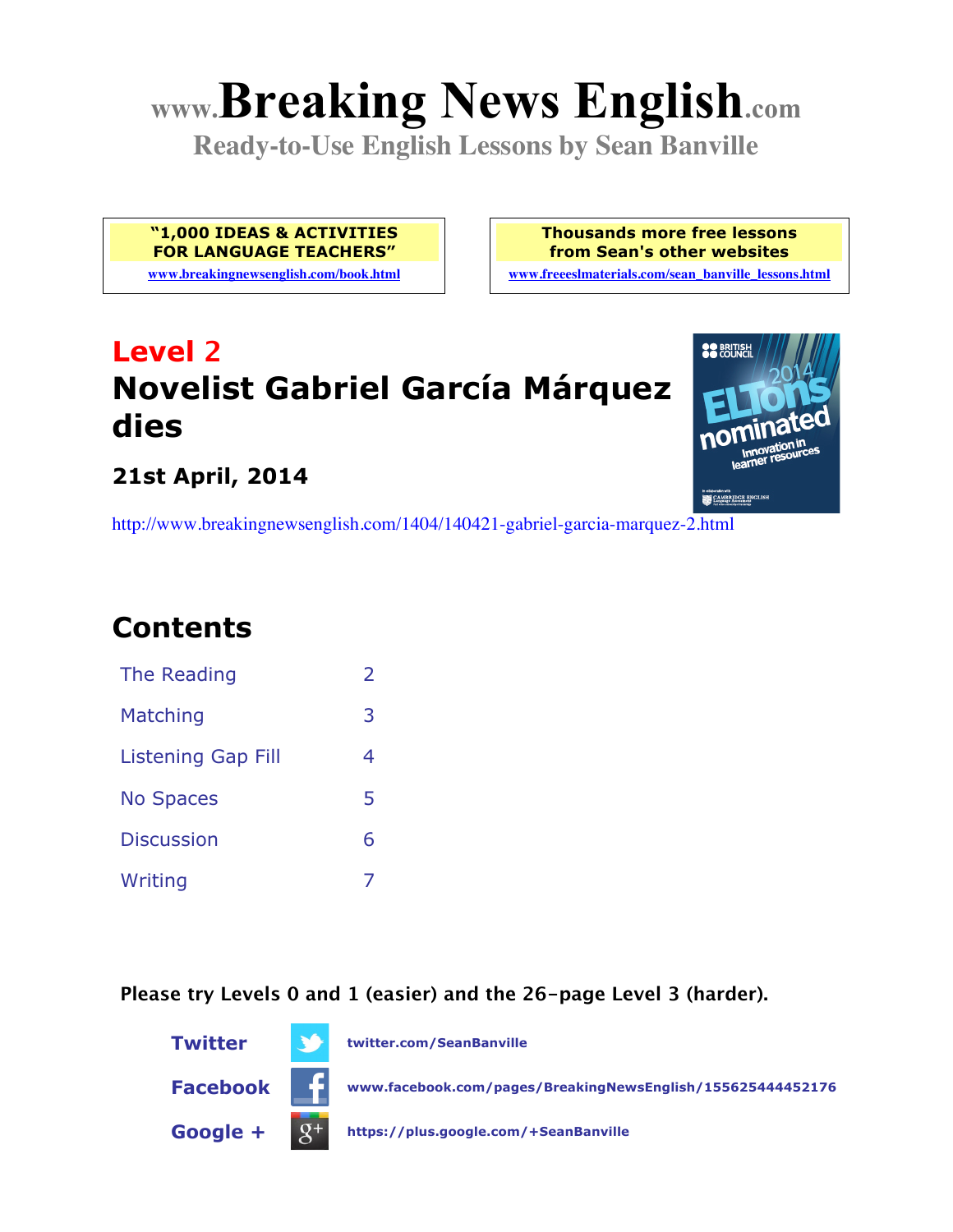### **THE READING**

From http://www.breakingnewsenglish.com/1404/140421-gabriel-garcia-marquez-2.html

Gabriel García Márquez, one of the world's greatest novelists, has died from a lung infection at his home in Mexico. He was 87. The Colombian writer won the Nobel Prize in Literature in 1982 and other top awards. Colombia's government announced three days of national mourning. It said García Márquez was, "a writer who changed the lives of his readership". His book ''Love in the Time of Cholera" is the best selling book in Spanish. He wrote many more classics. Critics say he is one of the most important writers ever. He helped develop a style of writing called "magical realism".

Barack Obama paid a tribute to Márquez. He said: "The world has lost one of its greatest visionary writers." Bill Clinton said: "I was always amazed by his unique gifts of imagination…He captured the pain and joy of our common humanity". García Márquez said he was a storyteller from a young age, saying: "I have often been told by the family that I started recounting things, stories and so on, almost since I was born - ever since I could speak." Peruvian author Mario Vargas Llosa said: "His novels will survive and will continue to find new readers everywhere."

Sources: http://**latino**.**foxnews**.com/latino/lifestyle/2014/04/18/gabriel-garcia-marquez-to-be-crematednovelist-honored-by-colombia-mexico/ http://www.**bbc**.com/news/world-latin-america-27076562 http://en.**wikipedia**.org/wiki/Gabriel\_Garc%C3%ADa\_M%C3%A1rquez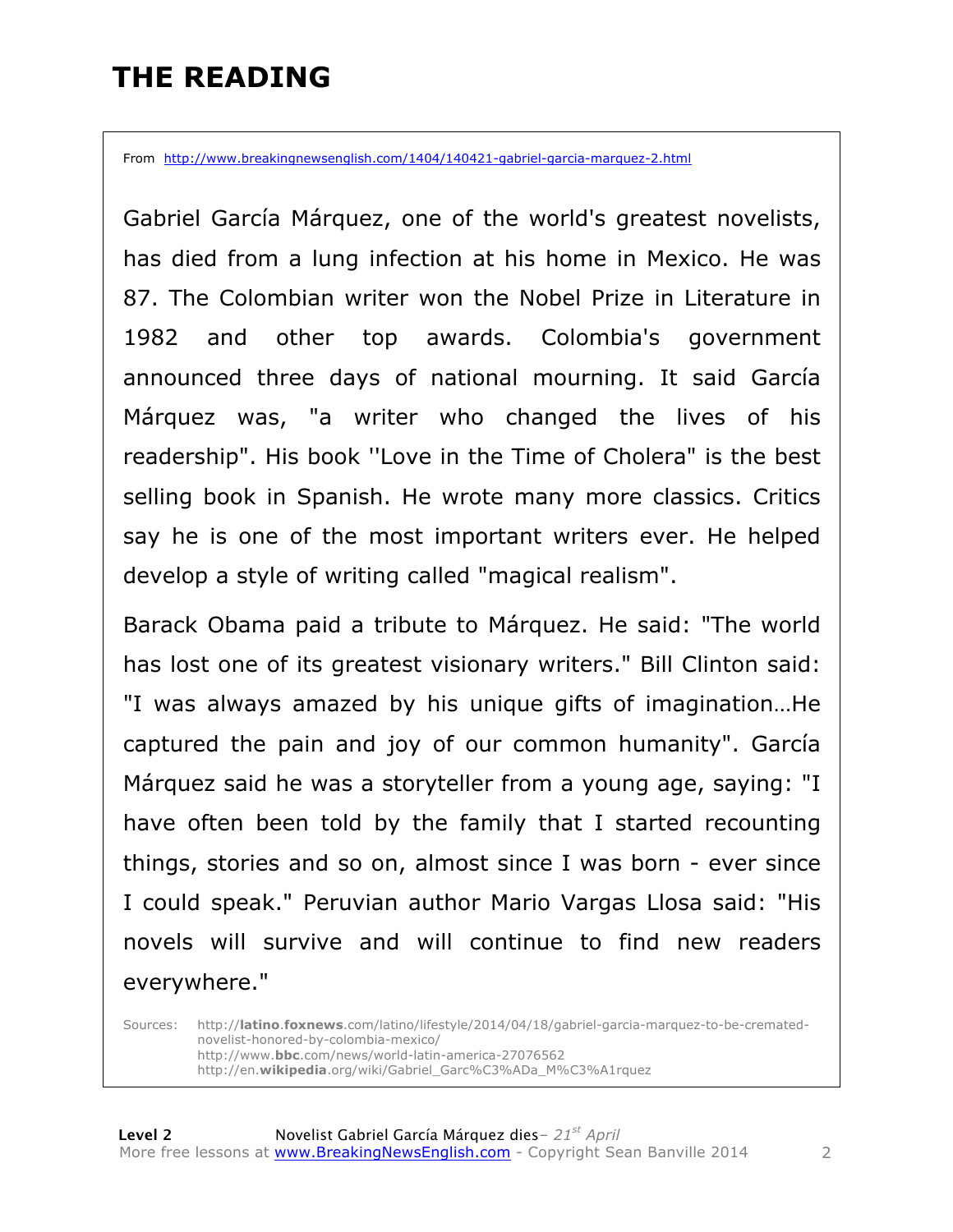# **MATCHING**

From http://www.breakingnewsenglish.com/1404/140421-gabriel-garcia-marquez-2.html

#### **PARAGRAPH ONE:**

| 1.            | died from a lung               | a.            | book in Spanish   |
|---------------|--------------------------------|---------------|-------------------|
| $\mathcal{P}$ | the Nobel Prize                | b.            | infection         |
| 3.            | three days of national         | $C_{\bullet}$ | writers ever.     |
| 4.            | a writer who changed the lives | d.            | in Literature     |
| 5.            | the best selling               | e.            | of his readership |
| 6.            | He wrote many                  | f.            | "magical realism" |
| 7.            | one of the most important      | g.            | mourning          |
| 8.            | a style of writing called      | h.            | more classics     |

#### **PARAGRAPH TWO:**

| 1.             | Barack Obama paid a    | a. | amazed             |
|----------------|------------------------|----|--------------------|
| $\overline{2}$ | The world has lost one | b. | readers everywhere |
| 3.             | I was always           | c. | and joy            |
| 4.             | his unique gifts       | d. | of its greatest    |
| 5.             | He captured the pain   | e. | I could speak      |
| 6.             | stories                | f. | tribute to Márquez |
| 7.             | ever since             | q. | and so on          |
| 8.             | continue to find new   | h. | of imagination     |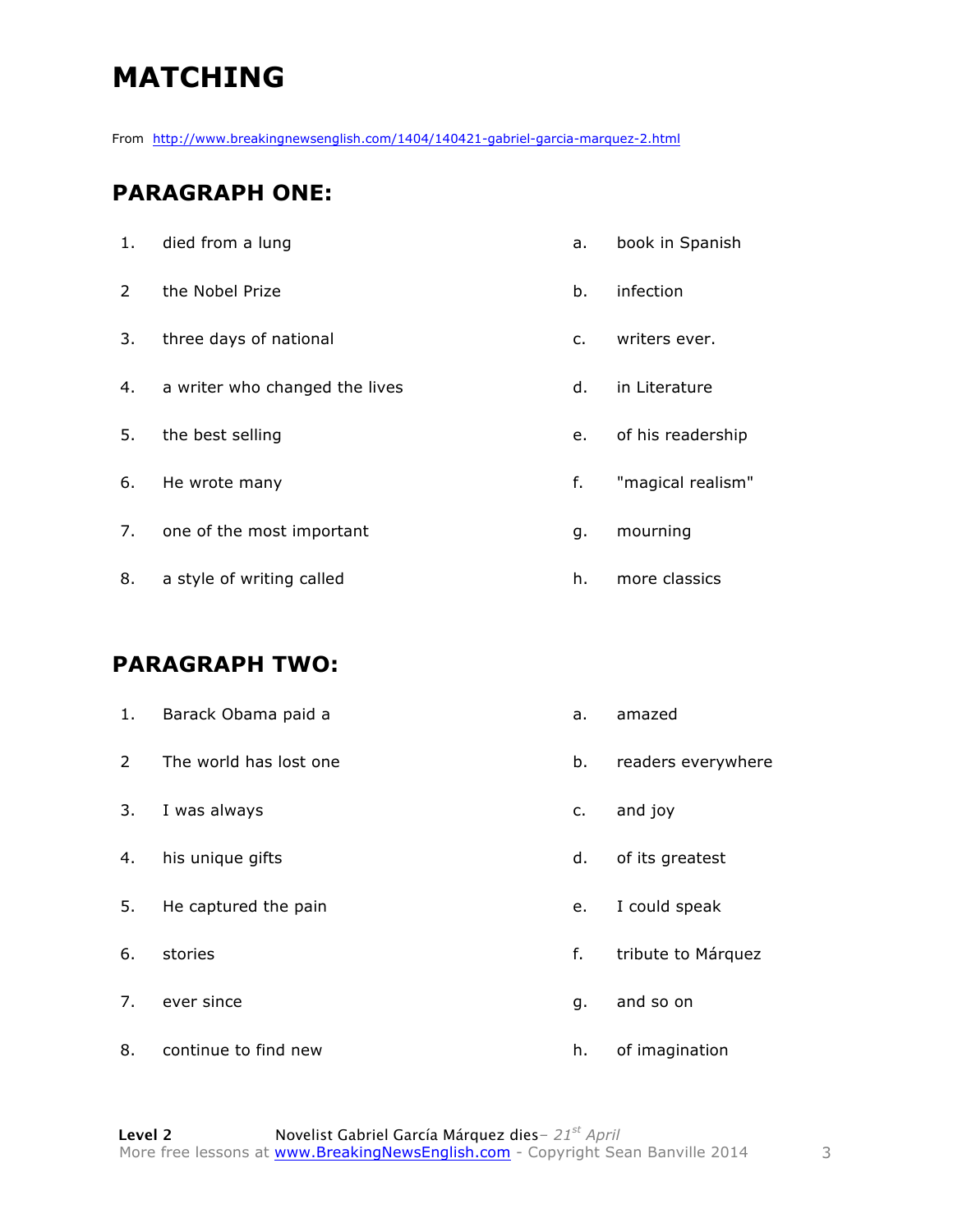# **LISTEN AND FILL IN THE GAPS**

From http://www.breakingnewsenglish.com/1404/140421-gabriel-garcia-marquez-2.html

| Gabriel García Márquez, (1) ___________________________ greatest           |
|----------------------------------------------------------------------------|
| novelists, has died from (2) ________________________ at his home in       |
| Mexico. He was 87. The Colombian writer won the Nobel Prize in             |
| Literature in 1982 and (3) ______________________. Colombia's              |
| government announced three days of national mourning. It said              |
| García Márquez was, "a writer who (4) _________________________ of         |
| his readership". His book "Love in the Time of Cholera" is the best        |
| selling book in Spanish. He wrote (5) _______________________.             |
| Critics say he is one of the most important writers ever. He helped        |
| develop a $(6)$ ________________________________ called "magical realism". |
|                                                                            |
|                                                                            |
| Clinton said: "I was always amazed by his unique gifts of                  |
| imaginationHe captured (9) __________________________ of our               |
| common humanity". García Márquez said he was a storyteller from            |
| a young age, saying: "I have often been                                    |
|                                                                            |
| stories and so on, almost since I was born - ever                          |
| (11) __________________________." Peruvian author Mario Vargas Llosa       |
| said: "His (12) ___________________________ and will continue to find new  |
| readers everywhere."                                                       |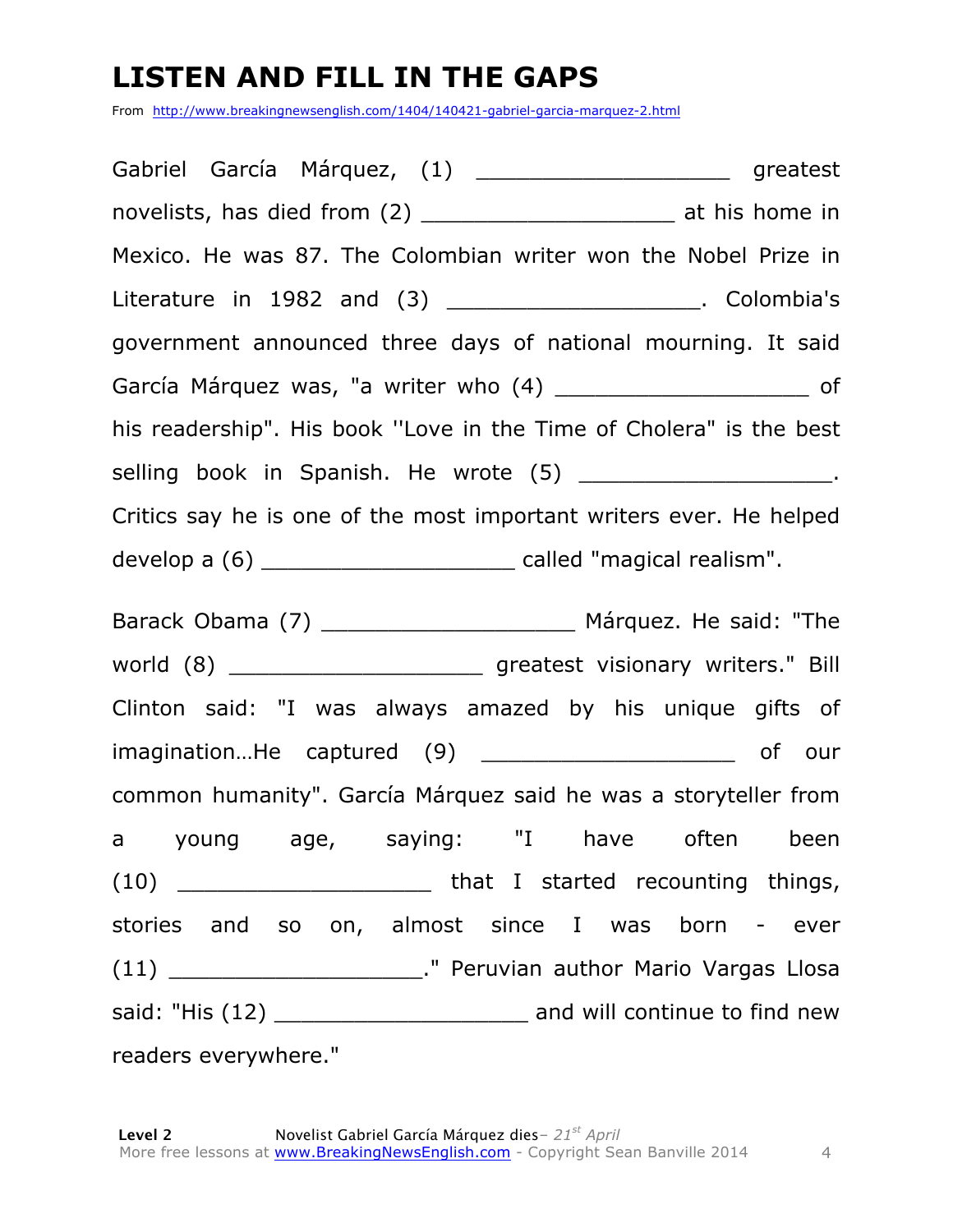From http://www.breakingnewsenglish.com/1404/140421-gabriel-garcia-marquez-2.html

GabrielGarcíaMárquez,oneoftheworld'sgreatestnovelists,hasdie dfromalunginfectionathishomeinMexico.Hewas87.TheColombia nwriterwontheNobelPrizeinLiteraturein1982andothertopawards. Colombia'sgovernmentannouncedthreedaysofnationalmourning .ItsaidGarcíaMárquezwas,"awriterwhochangedthelivesofhisread ership".Hisbook''LoveintheTimeofCholera"isthebestsellingbooki nSpanish.Hewrotemanymoreclassics.Criticssayheisoneofthemo stimportantwritersever.Hehelpeddevelopastyleofwritingcalled" magicalrealism".BarackObamapaidatributetoMárquez.Hesaid:" Theworldhaslostoneofitsgreatestvisionarywriters."BillClintonsai d:"Iwasalwaysamazedbyhisuniquegiftsofimagination…Hecaptur edthepainandjoyofourcommonhumanity".GarcíaMárquezsaidhe wasastorytellerfromayoungage,saying:"Ihaveoftenbeentoldbyt hefamilythatIstartedrecountingthings,storiesandsoon,almostsin ceIwasborn-eversinceIcouldspeak."PeruvianauthorMarioVarg asLlosasaid:"Hisnovelswillsurviveandwillcontinuetofindnewread erseverywhere."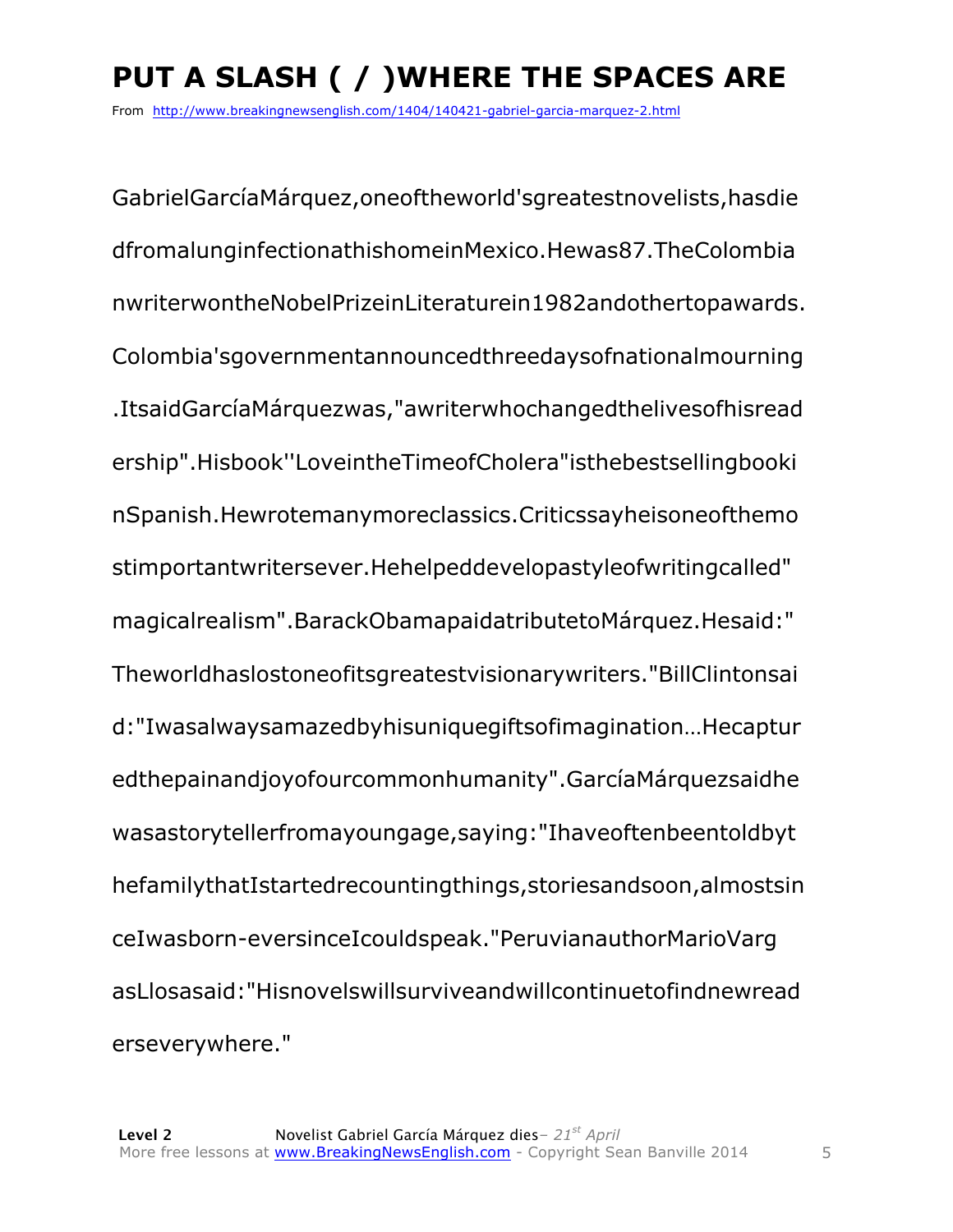## **WRITE QUESTIONS & ASK YOUR PARTNER(S)**

Student A: Do not show these to your speaking partner(s).

| a)            |  |
|---------------|--|
| b)            |  |
| $\mathsf{c})$ |  |
| d)            |  |
| e)            |  |
| f)            |  |
| g)            |  |
| h)            |  |
|               |  |

Novelist Gabriel García Márquez dies - 21st April, 2014 More free lessons at www.BreakingNewsEnglish.com

# **WRITE QUESTIONS & ASK YOUR PARTNER(S)**

Student B: Do not show these to your speaking partner(s).